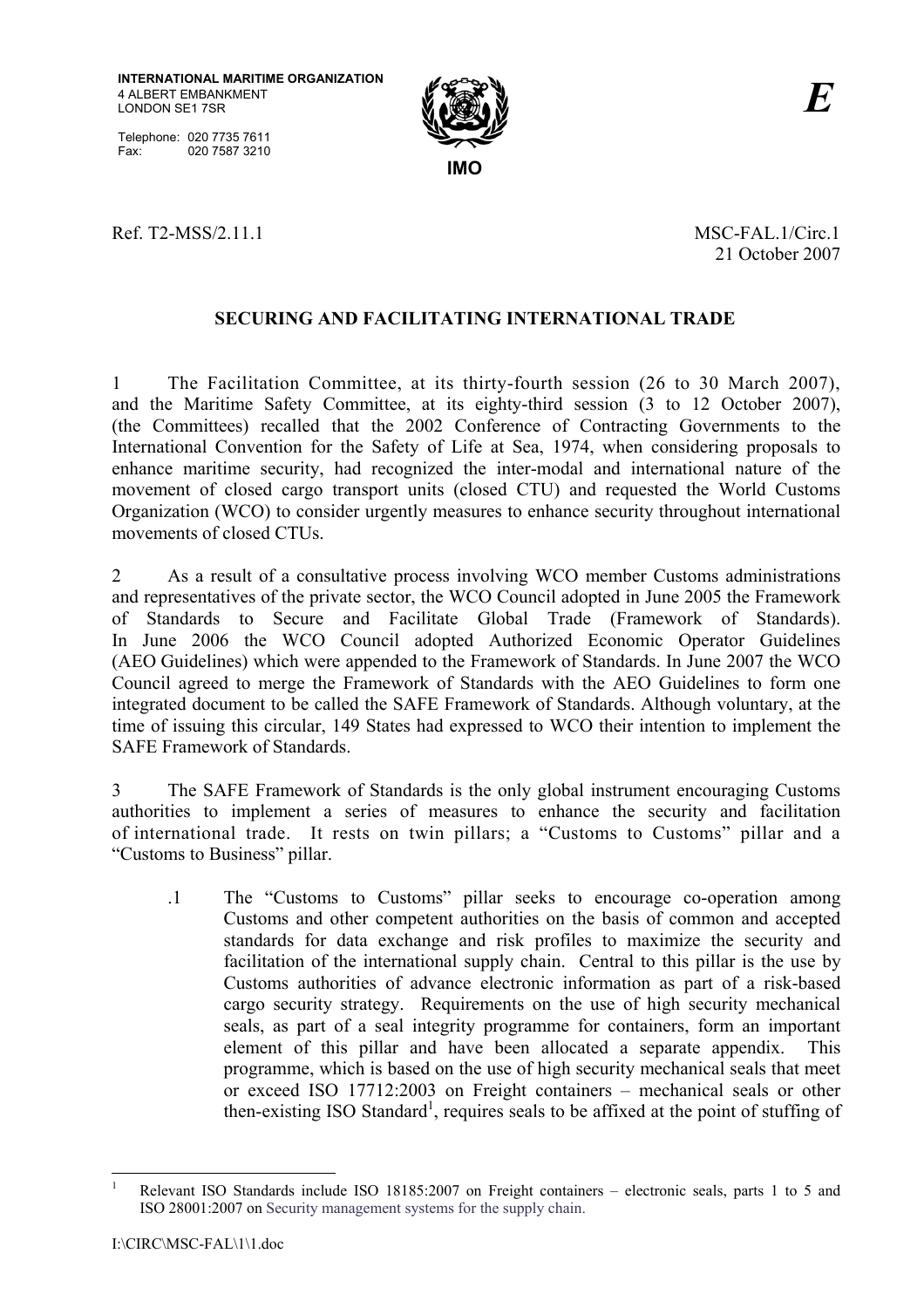the container and checked at key interchange points along the supply chain until release from Customs.

.2 The "Customs to Business" pillar which specifies the need for Customs authorities to establish partnerships with the private sector, particularly though the creation of an international system of Authorized Economic Operators (AEOs) whereby businesses that offer a high degree of security guarantees in respect of their role in the international supply chain can, by meeting certain criteria in the SAFE Framework of Standards, receive tangible facilitation benefits, such as the quicker movement of low risk cargo through Customs.

4 The Committees recommend that Member States, either as SOLAS Contracting Governments or as FAL Contracting Governments, or both, raise awareness of the SAFE Framework of Standards among Government agencies, local administrations and the shipping and port industries.

5 The text of the SAFE Framework of Standards is available in English and French on the WCO website (www.wcoomd.org).

6 The Committees recommend that Member States, in the context of raising awareness of the SAFE Framework of Standards give due consideration to the points detailed in the annex to this circular.

7 Member States, international organizations and non-governmental organizations with consultative status are invited to bring their experience on all aspects of the security and facilitation of maritime cargo to the attention of subsequent meetings of the Committees.

\*\*\*